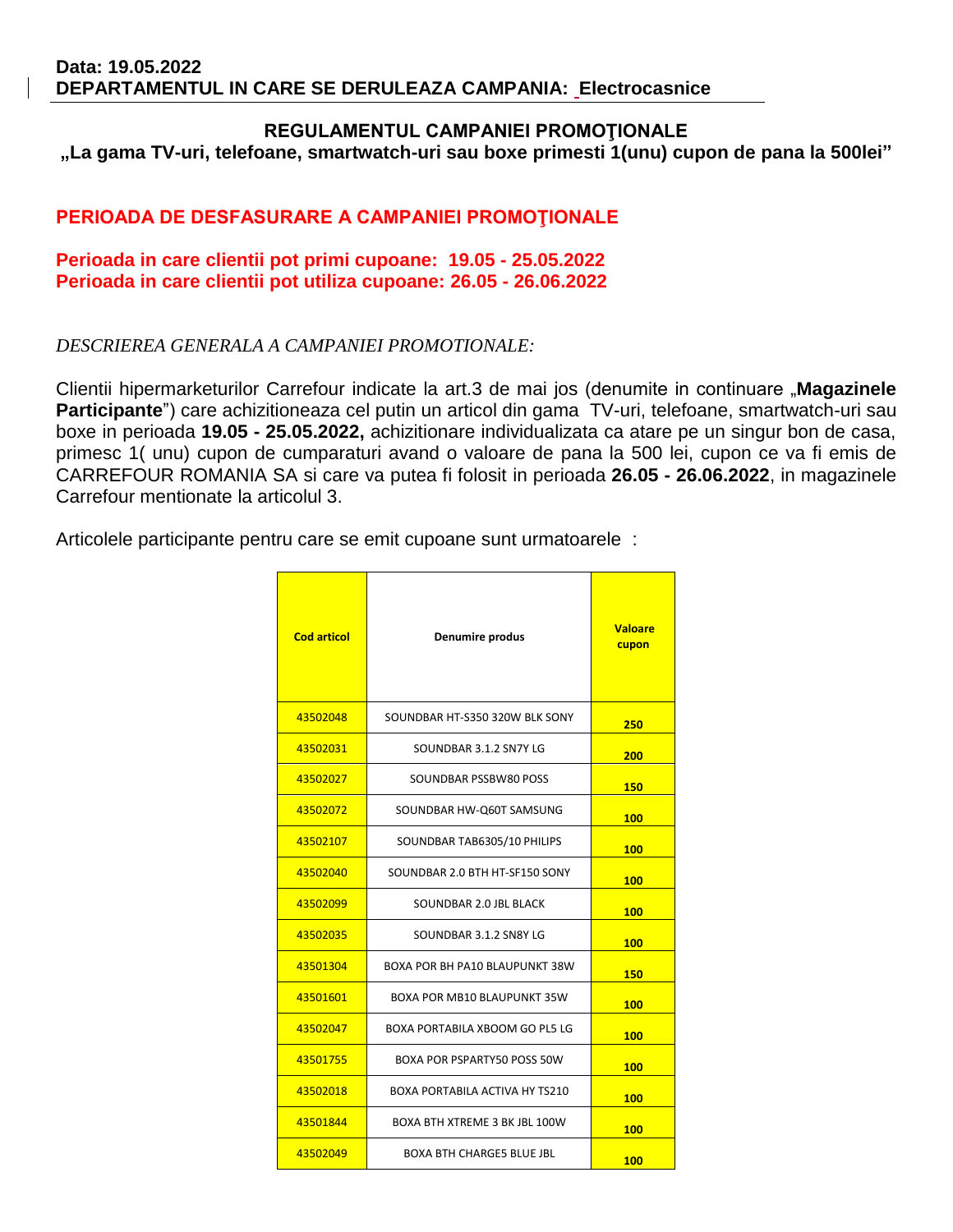| 43501297 | SIST AUDIO PSBTST800 POSS 800W       | <b>100</b> |
|----------|--------------------------------------|------------|
| 43501955 | BOXA POR VO2608 VORTEX 30W           | 100        |
| 43502016 | BOXA BTH CHARGE5 GREY JBL            | 100        |
| 43501864 | SISTEM AUDIO MHC-V13 SONY            | 100        |
| 43501852 | BOXA BTH CHARGE5 BK JBL              | 100        |
| 43502053 | BOXA BTH XTREME 3 CAMUFLAJ JBL       | 100        |
| 43501845 | BOXA BTH XTREME 3 BL JBL 100W        | <b>100</b> |
| 43501974 | <b>BOXA BTH PSTROLLY18 POSS</b>      | 50         |
| 43501975 | BOXA POR PSPARTY25 POSS 25W          | 50         |
| 43501208 | BOXA POR 1001 FREEMAN 25W            | 50         |
| 43501876 | BOXA POR ALEXA ECHO DOT 4 CH         | 50         |
| 43501859 | BOXA PORT NEGRU SRS-XB13 SONY        | 50         |
| 43501604 | BOXA BTH FLIP5 RED JBL 20W           | 50         |
| 43501603 | BOXA BTH FLIP5 BLK JBL               | 50         |
| 43501873 | BOXA POR HOMEPOD MINI GR APPLE       | 50         |
| 43501858 | BOXA.PORT ALBAST SRS-XB13 SONY       | 50         |
| 43502097 | BOXA POR HOMEPOD MINI WH APPLE       | 50         |
| 43501953 | BOXA PORT VO2400 VORTEX 40W          | 50         |
| 43502056 | <b>BOXA POR JBL FLIP 6 BLACK</b>     | 50         |
| 43501813 | BOXA BTH THE VIBE600 E-BODA 24       | 50         |
| 43501866 | <b>BOXA PORTABILA SRSXB23BL SONY</b> | 50         |
| 43501880 | BOXA GOOGLE NEST HUB ALB             | 50         |
| 43502101 | BOXA GOOGLE NEST AUDIO WH            | 50         |
| 43502102 | BOXA GOOGLE NEST AUDIO BK            | 50         |
| 43502023 | <b>BOXA POR SOUNDJOY HUAWEI GR</b>   | 50         |
| 43501947 | BOXA BTH PIPE 2.0 24W BK HAMA        | 50         |
| 43502051 | BOXA BTH CLIP 4 RED JBL              | 50         |
| 43501842 | BOXA BTH CLIP 4 BK JBL 5W            | 50         |
| 43501843 | BOXA BTH CLIP 4 BL JBL 5W            | 50         |
| 43501857 | BOXA PORT BLUE SRS-XB13 SONY         | 50         |
| 43501865 | BOXA PORTABILA SRSXB23BK SONY        | 50         |
| 43501906 | @BOXA BTH BT11ALU BLAUPUNKT          | 50         |
| 44502109 | LED G 43NANO753 NANOC 4K SMART       | 300        |
| 44502196 | LED G 43NE5800 FHD SMART NEI         | 300        |
| 44502077 | LED G 55AU7172 UHD SMART SAMS        | 300        |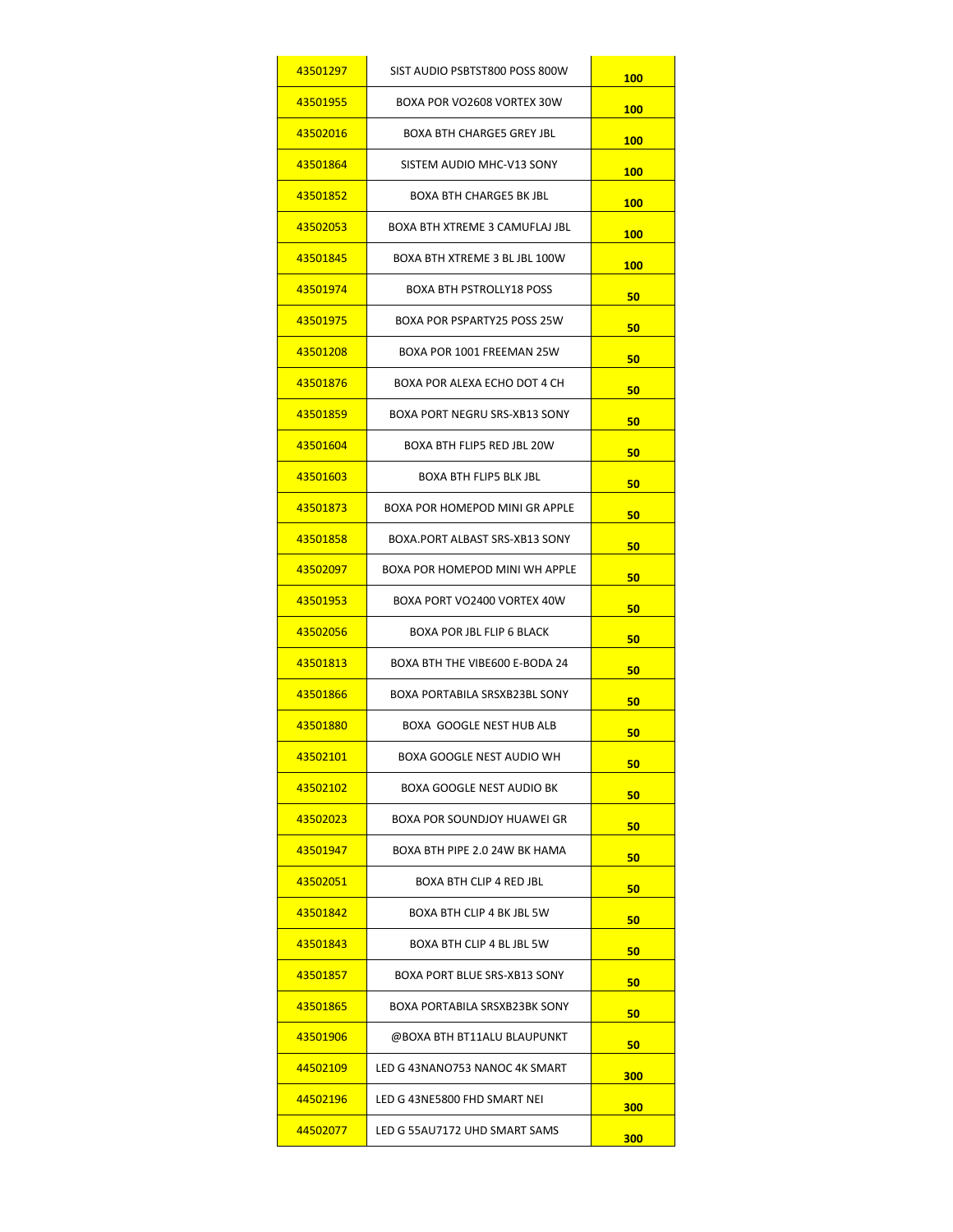| 44502076 | LED G 58AU7172 UHD SMART SAMS  | 300        |
|----------|--------------------------------|------------|
| 44502258 | LED G 65UP76703LB UHD SMART LG | 300        |
| 44502250 | LED G LED27SC610K UHD SCHNEID  | 100        |
| 44501745 | LED F 32NE4000 HD NEI          | <b>100</b> |
| 44502032 | LED F 32N30HV1U1B1 HDSMART S.T | <b>100</b> |
| 44502224 | LED E 32PHT5505/05 HD PHILI    | <b>100</b> |
| 44502315 | LED G 32S5200 HDR ANDR TCL     | <b>100</b> |
| 44501936 | LED F 32S615 HD ANDROID TCL    | <b>100</b> |
| 44501932 | LED E 32PHS6605/12 HD SMART PH | <b>100</b> |
| 44501931 | LED F 32PFS6805/12 FHD SMART P | 200        |
| 44502216 | LED F 32W800 HD SMART ANDR SON | 200        |
| 44502288 | LED F 39PHS6707/12 HD SMART PH | <b>100</b> |
| 44501944 | LED G 40NE6700 UHD SMART NEI   | 200        |
| 44502182 | LED G 40NE6800 UHD SMART NEI   | 200        |
| 44502300 | #DLED G FHD 43E610BFS ANDROID  | 200        |
| 44502158 | LED E 43P615 UHDSMART ANDR TCL | 200        |
| 44502339 | LED G UHD 43PUS7556/12 PHILIPS | <b>100</b> |
| 44502080 | LED G 43AU7172 UHD SMART SAMS  | <b>100</b> |
| 44502096 | LED G 43UP78003LB UHD SMART LG | 300        |
| 44502285 | NANOCELL G 43NANO753PR UHD LG  | <b>100</b> |
| 44502177 | LED G 43PUS8536/12 4K SMART PH | 200        |
| 44502338 | LED G UHD 43BU8072 SAMSUNG     | 200        |
| 44502337 | LED G UHD 43BU8572 SAMSUNG     | <b>200</b> |
| 44502220 | LED G 43X81 4K SMART SONY      | 200        |
| 44502219 | LED G 43X85 4K SMART SONY      | 200        |
| 44502319 | QLED G 43Q60B UHD SAMSUNG      | 500        |
| 44502127 | OLED G 48C11LB UHD SMART LG    | 500        |
| 44502225 | LED E 50P615 4K SMART ANDR TCL | 200        |
| 44502255 | LED G 50PUS7506/12 UHD PHILIPS | 200        |
| 44502090 | LED G 50UP75003LF UHD SMART LG | 500        |
| 44502048 | LED G 50TU7092 UHD SMART SAMSU | 300        |
| 44502079 | LED G 50AU7172 UHD SMART SAMS  | 300        |
| 44502263 | LED G 50UP76703LB UHD SMART LG | 300        |
| 44502176 | LED G 50PUS7906/12 4K SMART PH | 200        |
| 44502167 | LED G 50NANO753PR NANOC4KSMART | 300        |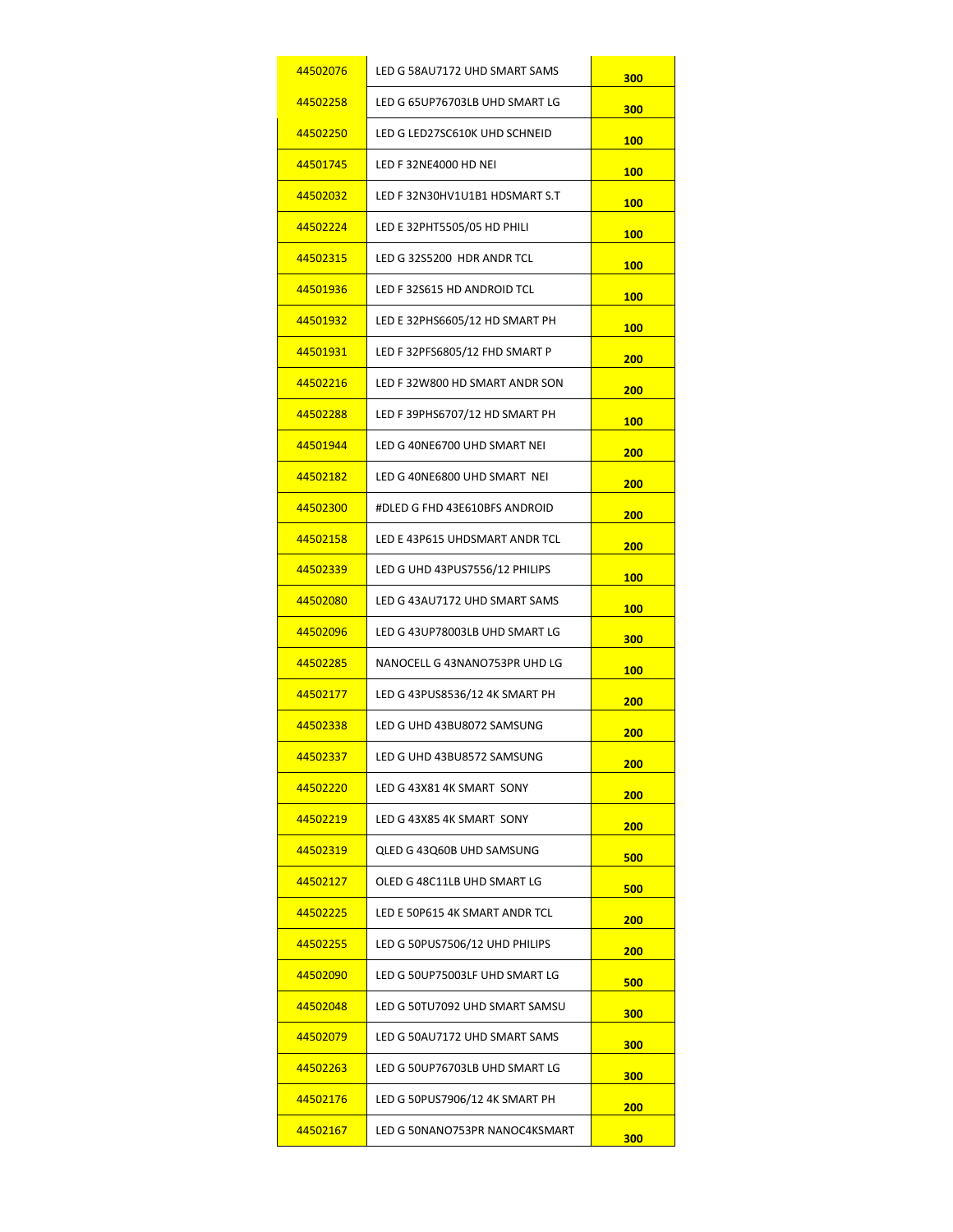| 44502072 | LED G 50AU8072 UHD SMART SAMS  | 300        |
|----------|--------------------------------|------------|
| 44502221 | LED G 50X81 4K SMART SONY      | 200        |
| 44502336 | LED G UHD 50BU8072 SAMSUNG     | 200        |
| 44502281 | QLED G 50Q80A UHD SAMSUNG      | 500        |
| 44502217 | LED G 50X93 4K SMART SONY      | 200        |
| 44502318 | QLED F 50Q60B UHD SAMSUNG      | 500        |
| 44502036 | LED E 55P615 UHDSMART ANDR TCL | 200        |
| 44502254 | LED G 55PUS7506/12 UHD PHILIPS | 300        |
| 44502093 | LED G 55UP75003LF UHD SMART LG | 500        |
| 44502046 | LED G 55TU8372 UHD SMART SAMSU | <b>100</b> |
| 44502097 | LED G 55UP78003LB UHD SMART LG | 300        |
| 44502171 | LED G 55NANO753PR NANOC4KSMART | 300        |
| 44502071 | LED G 55AU8072 UHD SMART SAMS  | 200        |
| 44502173 | LED G 55PUS7906/12 4K SMART PH | 300        |
| 44502063 | QLED F 55Q60A UHD SMART SAMS   | 300        |
| 44502062 | QLED F 55Q70A UHD SMART SAMSUN | 300        |
| 44502334 | LED G UHD 55BU8072 SAMSUNG     | 200        |
| 44502228 | LED G 55X81 4K SMART SONY      | 300        |
| 44502227 | LED G 55X85 4K SMART SONY      | 300        |
| 44502061 | QLED G 55Q80A UHD SMART SAMS   | 200        |
| 44502174 | OLED G 55OLED706/12 4KSMART PH | 500        |
| 44502123 | OLED G 55A13LA UHD SMART LG    | 500        |
| 44502218 | LED G 55X93 4K SMART SONY      | 300        |
| 44502125 | OLED G 55B13LA UHD SMART LG    | 500        |
| 44502317 | QLED F 55Q60B UHD SAMSUNG      | 500        |
| 44502247 | NEO QLED F 55QN85A 4KSMART SAM | 400        |
| 44502246 | NEO QLED F 55QN90A 4KSMART SAM | 300        |
| 44502128 | OLED G 55C11LB UHD SMART LG    | 500        |
| 44502327 | QLED G UHD 55Q80B SAMSUNG      | 500        |
| 44502222 | OLED G 55A80 4K SMART SONY     | 500        |
| 44502329 | QLED G UHD 55LS03B SAMSUNG     | 500        |
| 44502325 | NEO QLED F UHD 55QN85B SAMSUNG | 500        |
| 44502324 | NEO QLED F UHD 55QN90B SAMSUNG | 500        |
| 44502323 | NEO QLED G UHD 55QN95B SAMSUNG | 500        |
| 44502314 | LED G 58A6BG SMART HSENSE      | <b>100</b> |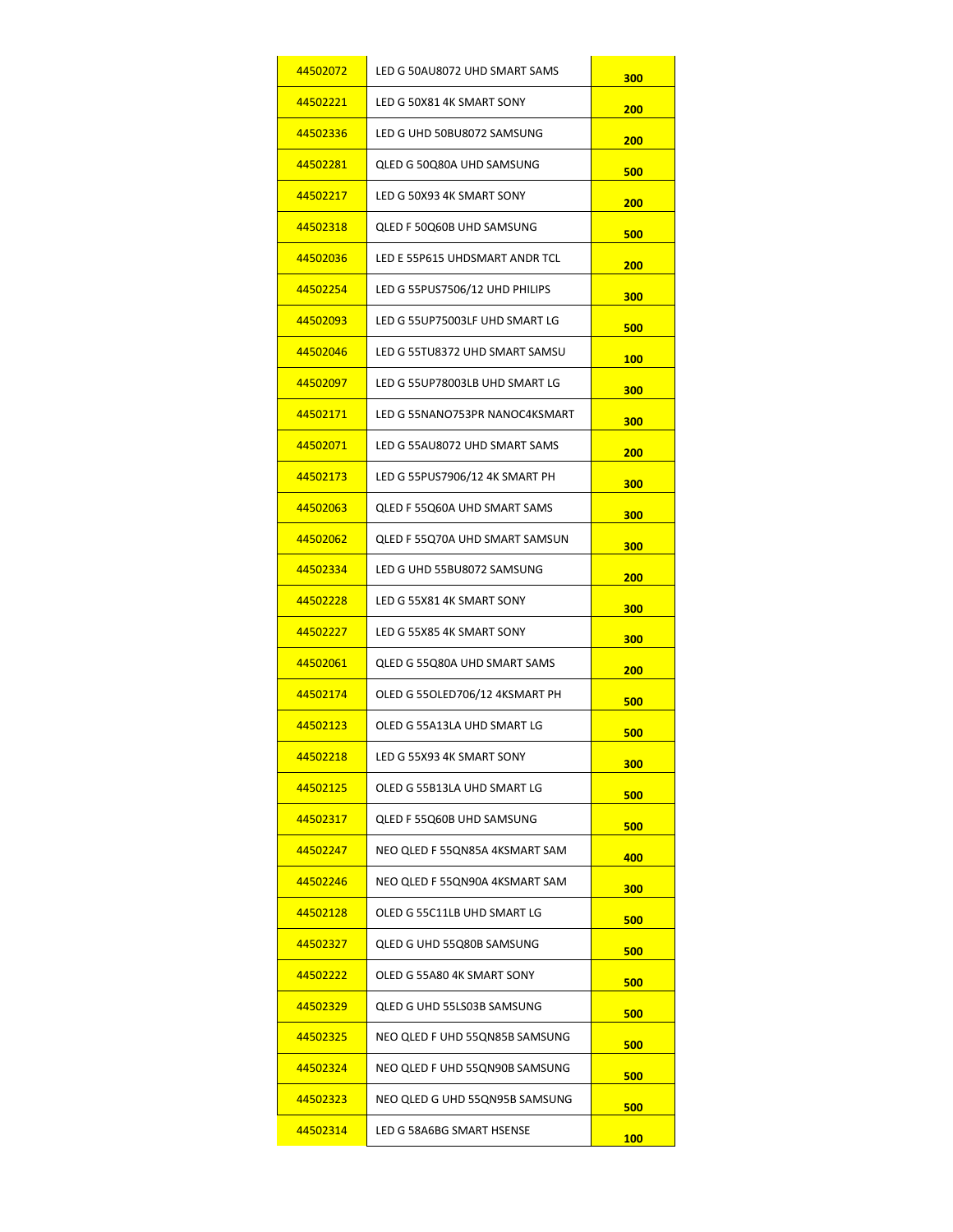| 44502243              | LED G 58PUS8536/12UHD ANDR PHI        | 300        |
|-----------------------|---------------------------------------|------------|
| 44502165              | LED G 60UP80003LR UHD SMART LG        | 500        |
| 44502098              | LED G 65UP78003LB UHD SMART LG        | 300        |
| 44502242              | <b>QLED F 65Q60A UHD SMART SAMSUN</b> | 500        |
| 44502223              | LED G 65X81 4K SMART SONY             | 300        |
| 44502215              | LED G 65X85 4K SMART SONY             | 300        |
| 44502124              | OLED G 65A13LA UHD SMART LG           | 500        |
| 44502060              | QLED G 65Q80A UHD SMART SAMS          | 500        |
| 44502172              | OLED G 65OLED706/12 4KSMART PH        | 500        |
| 44502126              | OLED G 65B13LA UHD SMART LG           | 500        |
| 44502059              | NEO QLED G 65QN85A UHD SMART S        | 500        |
| 44502086              | OLED G 65C11LB UHD SMART LG           | 500        |
| 44502321              | NEO QLED F UHD 65QN85B SAMSUNG        | 500        |
| 44502316              | QLED G 65QN800A 8K SAMSUNG            | 500        |
| 44502322              | NEO QLED G 8K 65QN800B SAMSUNG        | 500        |
| <u>44502083</u>       | LED G 75UP75003LC UHD SMART LG        | 300        |
| 44502074              | LED G 75AU7172 UHD SMART SAMS         | 300        |
| 44502103              | LED G 86UP80003LA UHD SMART LG        | 500        |
| 42507303              | IPHONE 13 MINI 128GB 4GB BK AP        | <b>100</b> |
| 42507271              | IPHONE 13 128GB 4GB BK APPLE          | <b>100</b> |
| 42507272              | IPHONE 13 128GB 4GB BL APPLE          | 100        |
| 42507270              | IPHONE 13 128GB 4GB STAR APPLE        | <b>100</b> |
| 42507278              | IPHONE 13 128GB 4GB PK APPLE          | <b>100</b> |
| 42507274              | IPHONE 13 128GB 4GB RD APPLE          | 100        |
| 42507334              | IPHONE 13 PRO 128GB 6GB BK APP        | <b>100</b> |
| 42507427              | IPHONE 13 PRO 128GB 6GB SL APP        | 100        |
| 42507269              | IPHONE 13 PRO 128GB 6GB BL APP        | 100        |
| 42507267              | IPHONE 13 PRO 128GB 6GB GD APP        | <b>100</b> |
| <u>42507299</u>       | IPHONE 13 PRO MAX 128GB 6GB BK        | 100        |
| <mark>42507301</mark> | IPHONE 13 PRO MAX 128GB 6GB SL        | 100        |
| 42507275              | IPHONE 13 PRO MAX 128GB 6GB GD        | <b>100</b> |
| <u>42507302</u>       | IPHONE 13 256GB 4GB BK APPLE          | 200        |
| <u>42507268</u>       | IPHONE 13 256GB 4GB RD APPLE          | 200        |
| <u>42507293</u>       | IPHONE 13 256GB 4GB BL APPLE          | 200        |
| 42507294              | IPHONE 13 256GB 4GB PK APPLE          | 200        |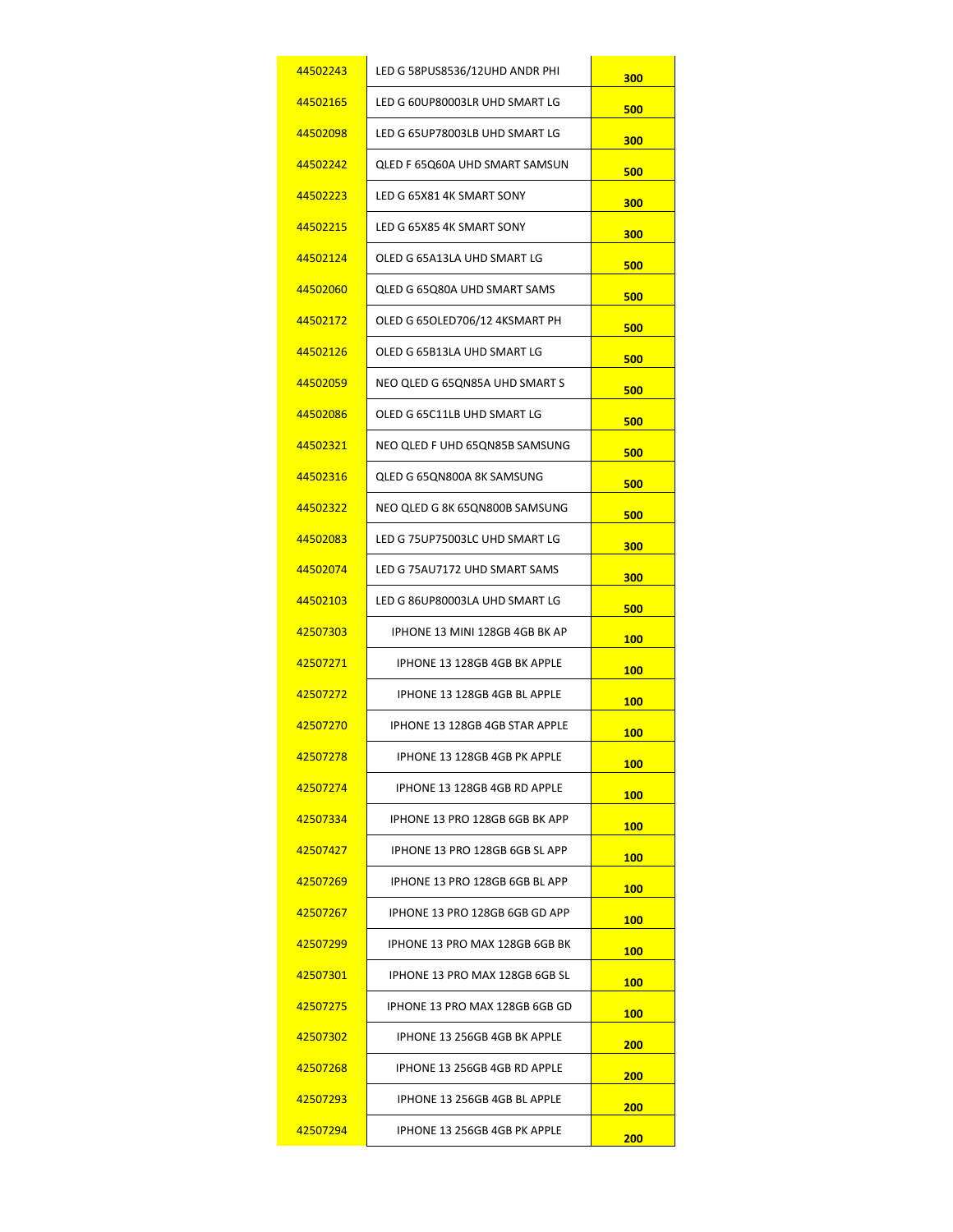| 42507286 | IPHONE 13 256GB 4GB STAR APPLE | 200         |
|----------|--------------------------------|-------------|
| 42507332 | IPHONE 13 PRO 256GB 6GB BK APP | 200         |
| 42507333 | IPHONE 13 PRO 256GB 6GB SL APP | 200         |
| 42507524 | IPHONE 13 PRO 256GB 6GB BL APP | 200         |
| 42507426 | IPHONE 13 PRO 256GB 6GB GD APP | 200         |
| 42507330 | IPHONE 13 PROMAX 256GB 6GB GRA | 200         |
| 42507298 | IPHONE 13 PRO MAX 256GB 6GB SL | 200         |
| 42507277 | IPHONE 13 PRO MAX 256GB 6GB GD | 200         |
| 42507300 | IPHONE 13 PRO MAX 256G 6GB BL  | 200         |
| 42507331 | IPHONE 13 PRO 512GB 6GB BK APP | 300         |
| 42507428 | IPHONE 13 PRO MAX 512GB 6GB BK | 300         |
| 42507504 | IPHONE 13 PRO MAX 512GB 6GB SL | 300         |
| 42507273 | IPHONE 13 PRO MAX 512GB 6GB BL | 300         |
| 42507429 | IPHONE 13 PRO MAX 512GB 6GB GD | 300         |
| 42507523 | IPHONE 13 PRO MAX 1TB 6GB GLD  | 400         |
| 42507430 | IPHONE 13 PRO MAX 1TB 6GB GRAP | 400         |
| 42507187 | TEL A03S 32GB 3GB BL SAMSUNG   | 50          |
| 42507188 | TEL A03S 32GB 3GB WH SAMSUNG   | 50          |
| 42507189 | TEL A03S 32GB 3GB BK SAMSUNG   | 50          |
| 42507120 | TEL A12 NACHO 32GB 3GB BK SAMS | <b>100</b>  |
| 42507128 | TEL A12 NACHO 32GB 3GB WH SAMS | 100         |
| 42507127 | TEL A12 NACHO 32GB 3GB BL SAMS | <b>100</b>  |
| 42507476 | TEL A13 32GB 3GB BK SAMSUNG    | <u> 150</u> |
| 42507475 | TEL A13 32GB 3GB WH SAMSUNG    | 150         |
| 42507477 | TEL A13 32GB 3GB BL SAMSUNG    | <b>150</b>  |
| 42507479 | TEL A03 64GB 4GB BK SAMSUNG    | 50          |
| 42507480 | TEL A03 64GB 4GB BL SAMSUNG    | 50          |
| 42507478 | TEL A03 64GB 4GB RD SAMSUNG    | 50          |
| 42507126 | TEL A12 NACHO 64GB 4GB BK SAMS | 50          |
| 42507124 | TEL A12 NACHO 64GB 4GB WH SAMS | 50          |
| 42507125 | TEL A12 NACHO 64GB 4GB BL SAMS | 50          |
| 42507095 | TEL A22 64GB 4GB BK SAMSUNG    | 100         |
| 42507094 | TEL A22 64GB 4GB WH SAMSUNG    | 100         |
| 42507096 | TEL A22 64GB 4GB VL SAMSUNG    | <b>100</b>  |
| 42507470 | TEL A13 128GB 4GB BK SAMSUNG   | 100         |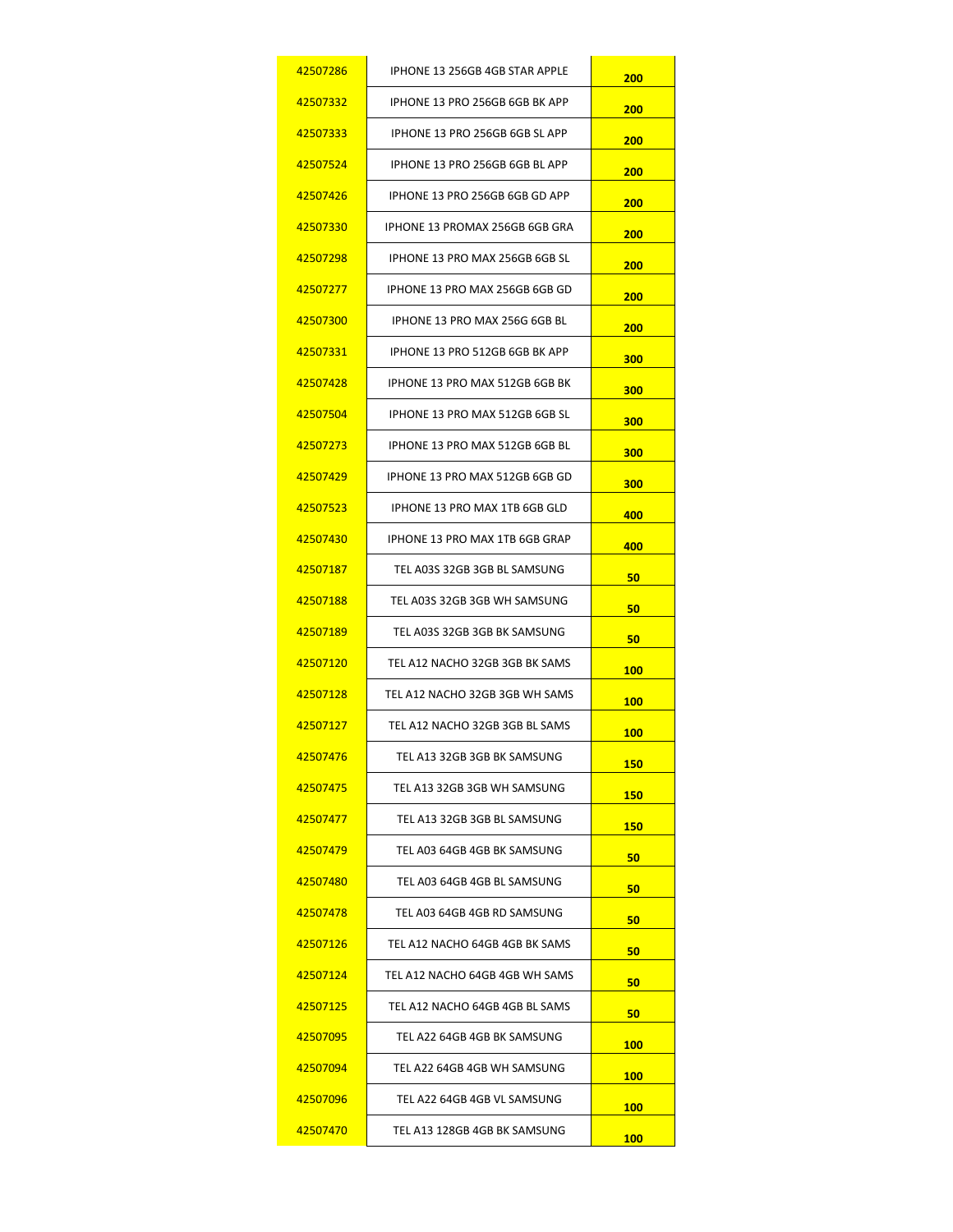| 42507469        | TEL A13 128GB 4GB WH SAMSUNG   | <b>100</b> |
|-----------------|--------------------------------|------------|
| 42507471        | TEL A13 128GB 4GB BL SAMSUNG   | <b>100</b> |
| 42507092        | TEL A22 128GB 4GB BK SAMSUN    | 250        |
| 42507091        | TEL A22 128GB 4GB WH SAMSUN    | 250        |
| 42507093        | TEL A22 128GB 4GB VL SAMSUN    | 250        |
| 42507087        | TEL A22 5G 128GB 4GB WH SAMSUN | 100        |
| 42507080        | TEL A22 5G 128GB 4GB GR SAMSUN | 100        |
| 42507081        | TEL A22 5G 128GB 4GB VL SAMSUN | <b>100</b> |
| 42507467        | TEL A33 5G 128GB 6GB BK SAMSUN | 200        |
| 42507465        | TEL A33 5G 128GB 6GB WH SAMSUN | 200        |
| 42507468        | TEL A33 5G 128GB 6GB BL SAMSUN | 200        |
| 42507466        | TEL A33 5G 128GB 6GB OR SAMSUN | 200        |
| 42507326        | TEL M52 5G 128GB 6GB BK SAMSUN | 200        |
| 42507324        | TEL M52 5G 128GB 6GB WH SAMSUN | 200        |
| 42507325        | TEL M52 5G 128GB 6GB BL SAMSUN | 200        |
| 42507536        | TEL G22 128GB 4GB BK MOTOROLA  | <b>150</b> |
| 42507214        | RECOND GP IPHONE 7 32GB BLK AP | <b>100</b> |
| 42507226        | RECOND GP IPHONE 7 32GB SLV    | 100        |
| 42507227        | RECOND GP IPHONE 7 32GB GLD    | <b>100</b> |
| 42507229        | #RECOND GP IPHONE 7 128GB BLK  | <b>100</b> |
| 42507230        | #RECOND GP IPHONE 7 128GB SLV  | 100        |
| 42507231        | #RECOND GP IPHONE 7 128GB GLD  | <b>100</b> |
| 42507215        | RECOND GP IPHONE 8 64GB GRY AP | <b>100</b> |
| 42507233        | RECOND GP IPHONE 8 64GB SLV    | <b>100</b> |
| 42507234        | RECOND GP IPHONE 8 64GB GLD    | <b>100</b> |
| 42507235        | #RECOND GP IPHONE 8 256GB BLK  | 100        |
| 42507237        | #RECOND GP IPHONE 8 256GB GLD  | <b>100</b> |
| 42507216        | RECOND GP IPHONE 8+ 64GB GRY   | <b>100</b> |
| 42507238        | RECOND GP IPHONE 8+ 64GB SLV   | 100        |
| 42507239        | RECOND GP IPHONE 8+ 64GB GLD   | <b>100</b> |
| 42507218        | #RECOND GP IPHONE XS 64GB GRY  | 200        |
| 42507240        | #RECOND GP IPHONE XS 64GB SLV  | 200        |
| <u>42507241</u> | #RECOND GP IPHONE XS 64GB GLD  | 200        |
| 42507242        | RECOND GP IPHONE X 64GB GRY    | <b>100</b> |
| 42507243        | RECOND GP IPHONE X 64GB SLV    | 100        |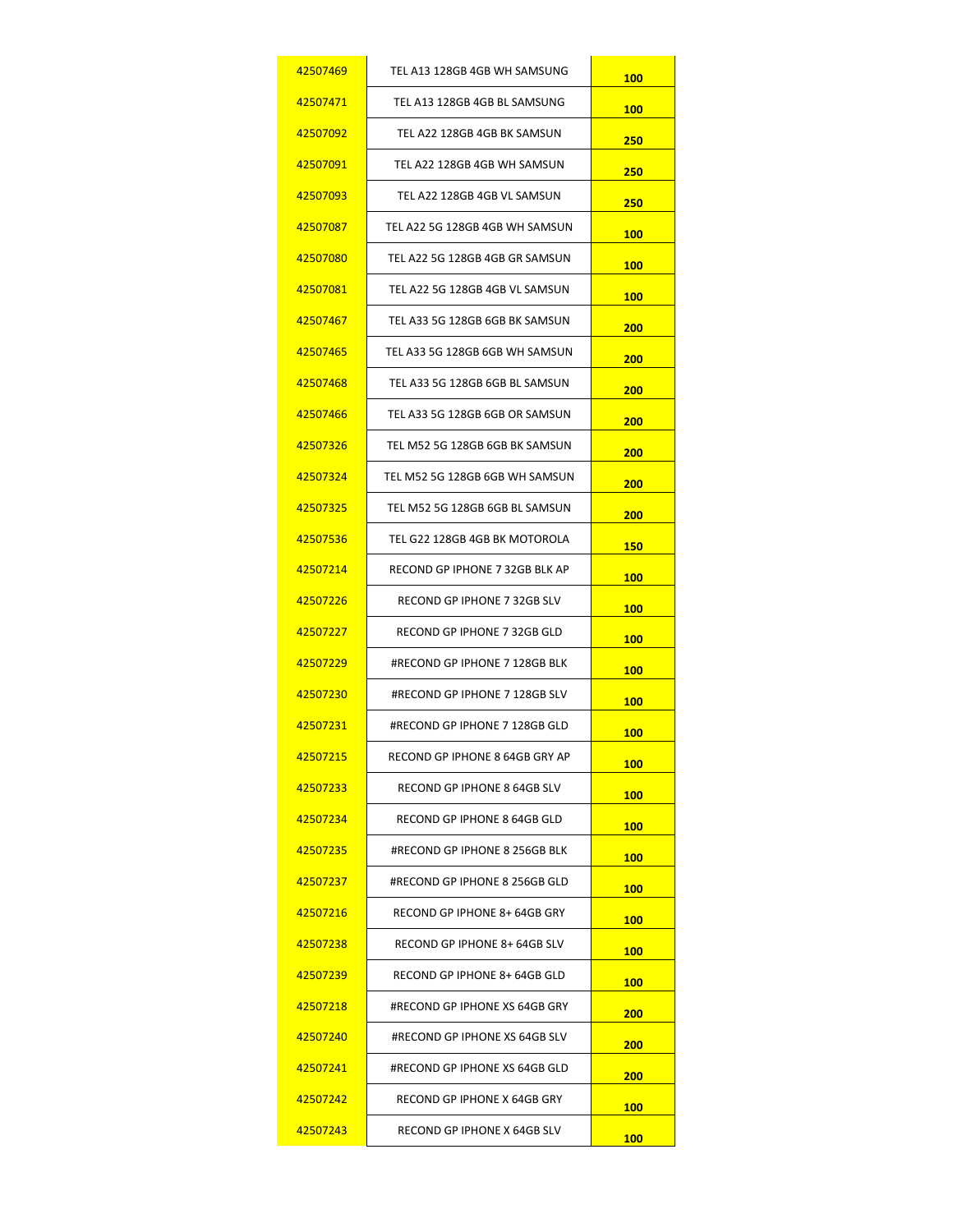| 42507244 | #RECOND GP IPHONE X 256GB GRY  | <b>100</b> |
|----------|--------------------------------|------------|
| 42507245 | #RECOND GP IPHONE X 256GB SLV  | <b>100</b> |
| 42507217 | RECOND GP IPHONE 11 64GB BLK   | 400        |
| 42507246 | RECOND GP IPHONE 11 64GB WHT   | 400        |
| 42507247 | RECOND GP IPHONE 11 64GB GRN   | 400        |
| 42507219 | RECOND GP S9 64GB BLK SAMSUNG  | 100        |
| 42507250 | RECOND GP S9 64GB BLU SAMSUNG  | 100        |
| 42507251 | RECOND GP S9 64GB VL SAMSUNG   | <b>100</b> |
| 42507252 | #RECOND GP S9+ 64GB BK SAMSUNG | 100        |
| 42507255 | #RECOND GP S10 128GB BK SAMSUN | 100        |
| 42507256 | #RECOND GP S10 128GB SL SAMSUN | <b>100</b> |
| 42507050 | SW WATCH FIT EL STIA B29 WH HU | 50         |
| 42506960 | SW GT2 DIANA B19J 42MM GDWH HU | 50         |
| 42506948 | SW GT2 DIANA B19B 42MM GOLD HU | 50         |
| 42506947 | SW GT2 LATONA B19S 46MM BK HUA | 50         |
| 42506946 | SW GT2 LATONA B19V 46MM BRN HU | 50         |
| 42506954 | SW GT2 PRO VIDAR B19S BK HUAWE | 50         |
| 42506955 | SW GT2 PRO VIDAR B19V GR HUAWE | 50         |
| 42507447 | SW GT RUNNER B19S BK HUAWEI    | <b>100</b> |
| 42507260 | SW GT3 JUPITER B19S 46MM BK HU | <b>100</b> |
| 42507262 | SW GT3 JUPITER B19T 46MM MT HU | 100        |
| 42507263 | SW GT3 MILO B19V 42MM WH HUAWE | 100        |
| 42507264 | SW GT3 MILO B19T 42MM GD HUAWE | <b>100</b> |
| 42507053 | SW WATCH3 GALILEO L11E BK HUAW | 400        |
| 42507055 | SW WATCH3 GALILEO L21E BR HUAW | 400        |
| 42507054 | SW WATCH3 PRO GALILEO L40E BR  | 400        |
| 42507453 | SW WATCH 4 40MM BLK SAMSUNG    | <b>100</b> |
| 42507452 | SW WATCH 4 40MM SLV SAMSUNG    | <b>100</b> |
| 42507163 | SW WATCH 4 40 MM GLD SAMSUNG   | <b>100</b> |
| 42507162 | SW WATCH 4 44 MM BLK SAMSUNG   | <b>100</b> |
| 42507454 | SW WATCH 4 44MM SLV SAMSUNG    | <b>100</b> |
| 42507455 | SW WATCH 4 44MM GRN SAMSUNG    | <b>100</b> |
| 42507456 | SW WATCH 4 46MM BLK SAMSUNG    | <b>100</b> |
| 42507440 | SW REDMI WATCH 2 LITE BK XIAOM | 50         |
| 42507287 | #SW NEO BLACK AMAZFIT          | 50         |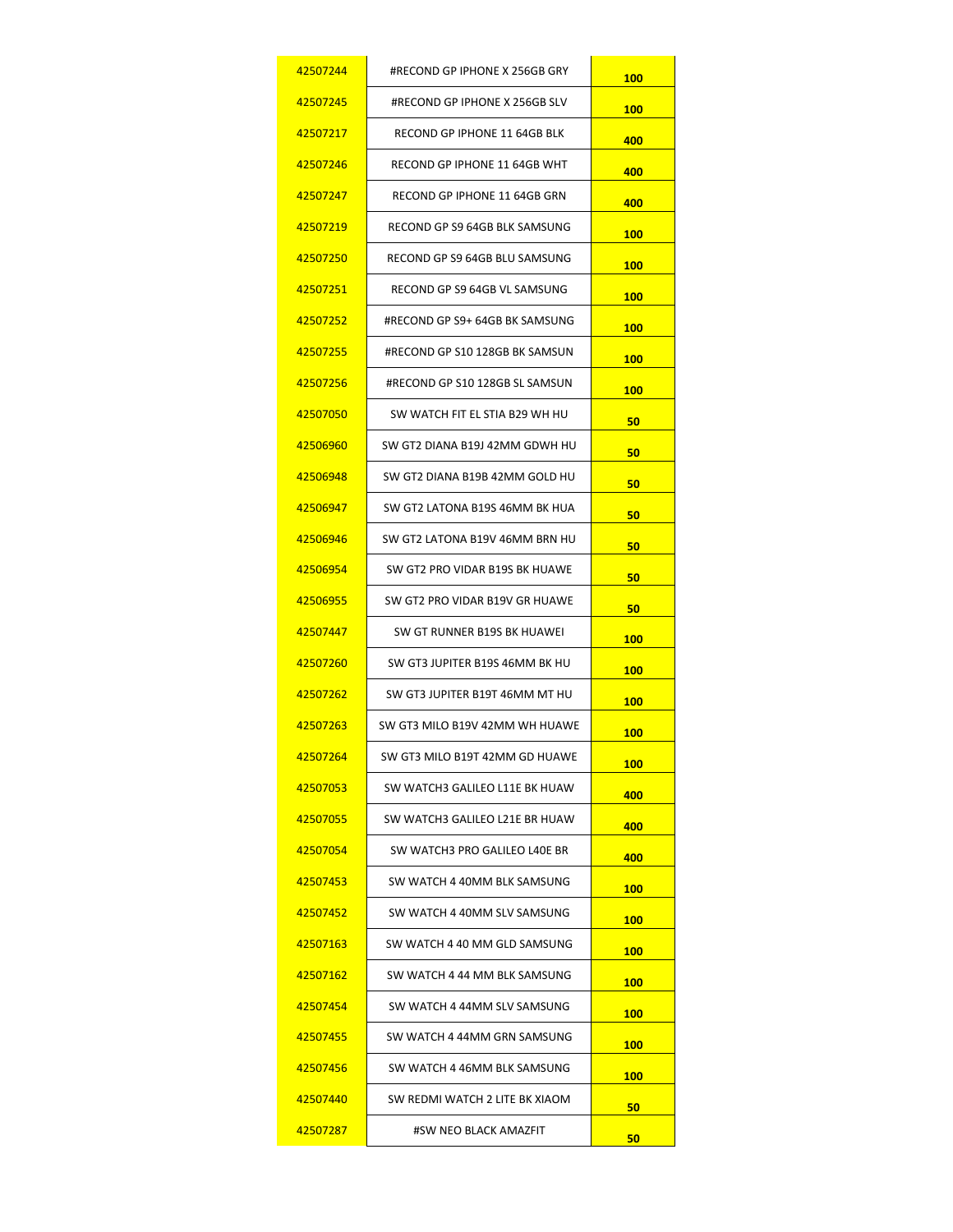| 42507281 | #SW GTR 42MM BLACK AMAZFIT         | 50 |
|----------|------------------------------------|----|
| 42507282 | #SW GTS BLUE AMAZFIT               | 50 |
| 42507289 | SW GTS ORANGE AMAZFIT              | 50 |
| 42507288 | #SW GTR 47MM STEEL AMAZFIT         | 50 |
| 42507291 | SW T-REX GREEN AMAZFIT             | 50 |
| 42507175 | SW T200 BLK E-BODA                 | 50 |
| 42507176 | SW T300 GREEN E-BODA               | 50 |
| 42506332 | SW 150 SMART TIME E-BODA           | 50 |
| 42507355 | SW E1 PINK 360 KIDS                | 30 |
| 42507354 | SW E2 BLUE 360 KIDS                | 30 |
| 42507051 | <b>HUAWEI BAND 6 B19 BK HUAWEI</b> | 50 |
| 42507052 | <b>HUAWEI BAND 6 B19 PK HUAWEI</b> | 50 |
| 42507048 | BRATARA MI BAND 6 XIAOMI           | 50 |
| 42507441 | BRATARA SMART BAND PRO XIAOMI      | 50 |
| 42507284 | BRATARA BAND 5 ORANGE AMAZFIT      | 50 |
| 42506670 | <b>BRATARA FIT TRACK 190 HAMA</b>  | 50 |

Cuponul de cumparaturi avand o valoare de pana la 500 lei va putea fi utilizat (in termenele si conditiile stipulate in prezentul regulament) pentru achizitia de produse din toate raioanele, cu exceptia celor de bauturi alcoolice si tutun, achizitie ce se va putea realiza in oricare dintre magazinele Carrefour indicate mai jos.

### **Art. 1.ORGANIZATORUL PROMOŢIEI**

Organizatorul promoţiei **"La gama** TV-uri, telefoane, smartwatch-uri sau boxe **primesti 1(unu) cupon de pana la 500 lei"** este **"CARREFOUR ROMẬNIA" S.A.,** persoană juridică romậnă, cu sediul ĩn Strada gara Herăstrău,Nr. 4C,Green Court,Clădirea B,Etaj 4-7,sector 2, Bucureşti, ĩnmatriculată la Oficiul Registrului Comerţului sub nr. J40/7766/2007, având Cod Unic de Inregistrare RO 11588780 şi având ca obiect de activitate vânzarea cu amănuntul, către consumatori finali, a produselor de larg consum, în magazine de tip hipermarket.

### **Art. 2.DREPTUL DE PARTICIPARE**

(1) La promotie poate participa orice persoană fizica cu varsta de peste 18 (optsprezece) ani, client al **Magazinelor Participante** si mentionate mai jos**,** si care a cumparat cel putin un articol din gama TVuri, telefoane, smartwatch-uri sau boxe in perioada **19.05 - 25.05.2022.**

(2) Pot participa la promoţie angajaţii societăţii organizatoare –«CARREFOUR ROMẬNIA» SA doar dacă nu sunt în timpul programului de lucru, pot participa rudele acestora, precum şi promoterii, merchandiserii, angajaţii firmelor colaboratoare precum şi rudele acestora.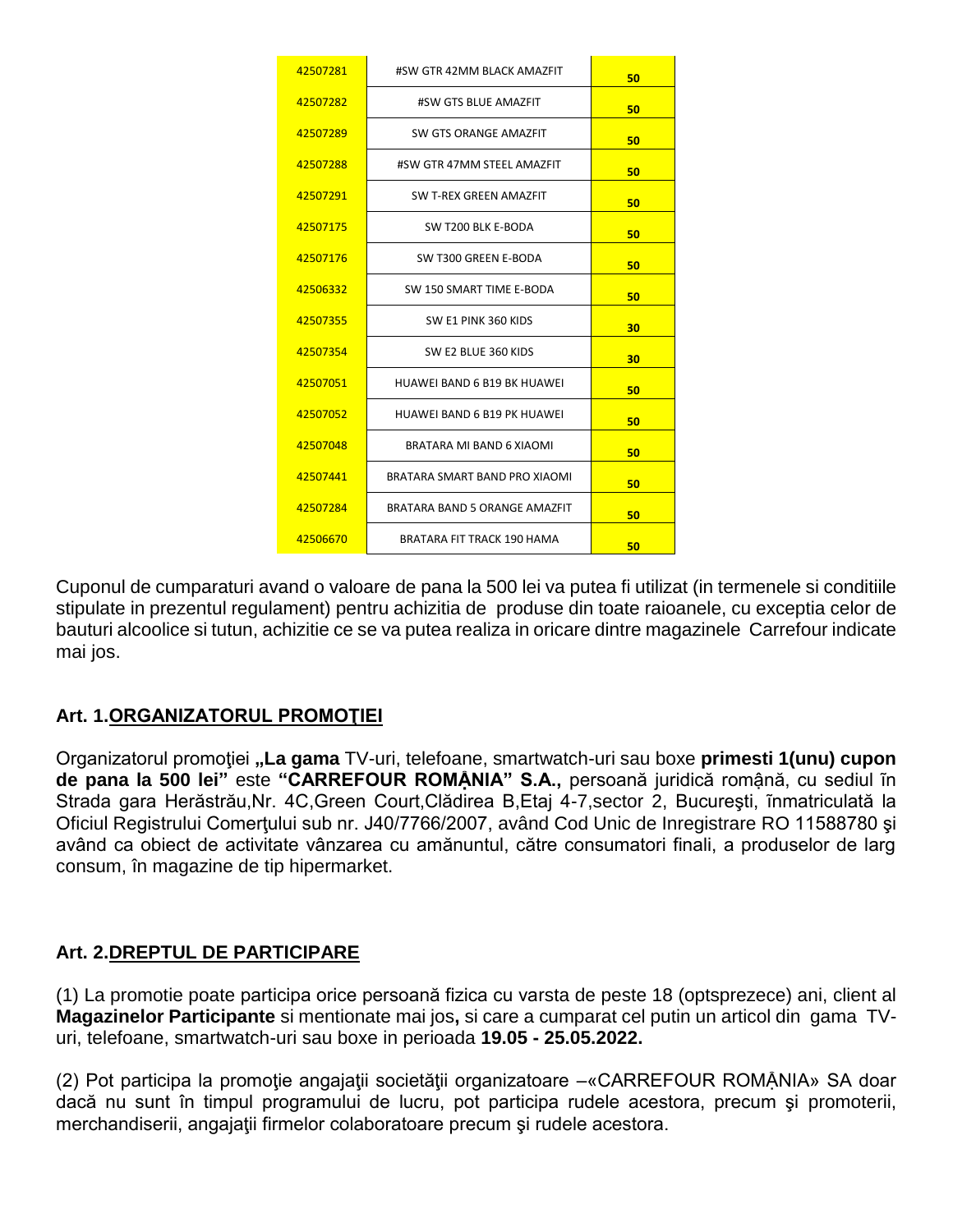(3) Nu pot participa la promoţie persoanele juridice, indiferent de natura acestora sau persoanele fizice autorizate (PFA).

**ATENŢIE! PROMOŢIA ESTE DESTINATĂ NUMAI CUMPĂRĂTORILOR, PERSOANE FIZICE. Organizatorul îşi rezervă dreptul de a refuza acordarea cuponului de cumparaturi oricărui client cu privire la care există indicii certe sau suspiciuni că ar efectua cumpărăturile în legătură cu activitatea comercială a unei persoane juridice sau a unei persoane fizice autorizate!**

## **Art. 3. LOCUL ŞI INTERVALUL ORAR DE DESFÃŞURARE**

**Locul şi intervalul de desfăşurare a promoţiei:**

**CARREFOUR MILITARI,** situat în cadrul Centrului Comercial Carrefour Militari din Comuna Chiajna, Autostrada Bucureşti - Piteşti, km.11,4, Judeţul Ilfov, zilnic, pe toata durata de functionare a acestui hipermarket;

**CARREFOUR ORHIDEEA,** situat în cadrul Centrului Comercial ORHIDEEA din Bucureşti, sector 6, Splaiul Independenței nr.210-210B, zilnic, pe toata durata de functionare a acestui hipermarket;

**CARREFOUR COLENTINA,** situat în cadrul Centrului Comercial Carrefour Colentina, din Bucureşti, Şoseaua Colentina nr.426-426A, sector 2, zilnic, pe toata durata de functionare a acestui hipermarket;

**CARREFOUR BRAŞOV,** situat în cadrul Centrului Comercial Carrefour Braşov, din localitatea Braşov, Calea Bucureşti nr.107, Jud.Braşov, zilnic, pe toata durata de functionare a acestui hipermarket;

**CARREFOUR PLOIEŞTI,** situat în cadrul Centrului Comercial Ploieşti Shopping City din comuna Blejoi, Jud.Prahova, DN1B, km. 6, zilnic, pe toata durata de functionare a acestui hipermarket;

**CARREFOUR BǍNEASA,** situat în cadrul Centrului Comercial Carrefour Feeria, din Bucureşti, Şoseaua Bucureşti – Ploieşti, nr.44A, sector 1, zilnic, pe toata durata de functionare a acestui hipermarket;

**CARREFOUR CONSTANŢA,** situat în cadrul Centrului Comercial TOM din Constanta, Bdul Tomis nr.391, Județul Constanța, zilnic, pe toata durata de functionare a acestui hipermarket;

**CARREFOUR UNIRII,** situat în cadrul Centrului Comercial Carrefour Unirii din Bucureşti, Bdul Corneliu Coposu, Nr. 2, Sector 3, zilnic, pe toata durata de functionare a acestui hipermarket;

**CARREFOUR IAŞI FELICIA**, situat în cadrul Centrului Comercial Carrefour Felicia din Municipiul Iaşi, Str. Bucium, Nr. 36, Baza 3, Judeţul Iaşi, zilnic, pe toata durata de functionare a acestui hipermarket;

**CARREFOUR CLUJ NAPOCA**, situat în cadrul Centrului Comercial Polus din Municipiul Cluj Napoca, Str. Avram Iancu, Nr. 492-500, DN 1, Judeţul Cluj, zilnic, pe toata durata de functionare a acestui hipermarket;

**CARREFOUR BRǍILA**, situat în cadrul Centrului Comercial European Retail Park Brăila din Municipiul Brăila, DN 21, Sat Vărsătura, Comuna Chişcani, Judeţul Brăila, zilnic, pe toata durata de functionare a acestui hipermarket;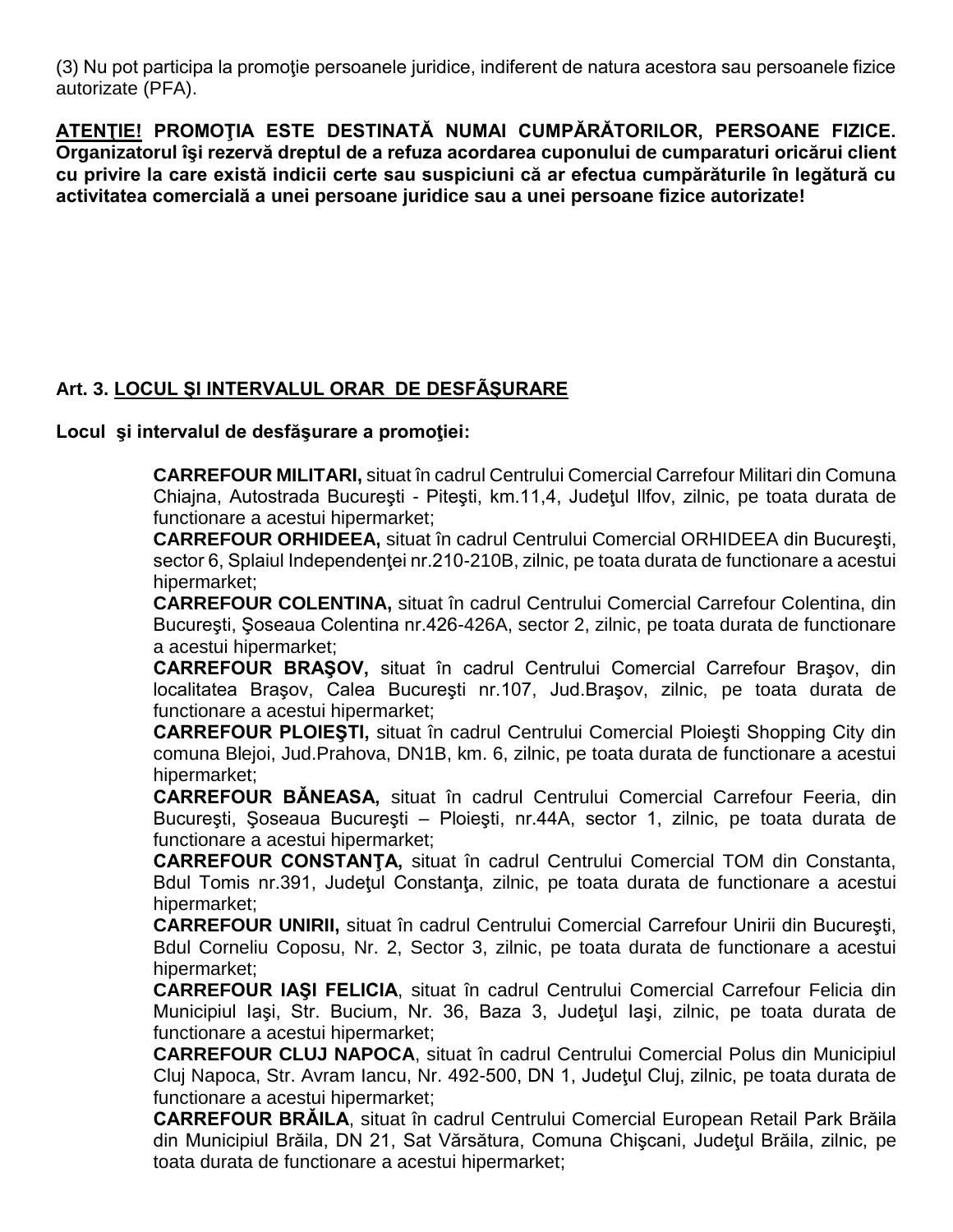**CARREFOUR SUCEAVA**, situat în cadrul Centrului Comercial Shopping City Suceava din Municipiul Suceava, Calea Unirii, Nr. 27/27 bis, Judeţul Suceava, zilnic, pe toata durata de functionare a acestui hipermarket;

**CARREFOUR PITEŞTI** situat în cadrul Centrului Comercial Jupiter Pitesti din Comuna Bradu, DN 65B km 6+0.72, JudeţulArges, zilnic, pe toata durata de functionare a acestui hipermarket;

**CARREFOUR FOCŞANI** situat în cadrul Centrului Comercial European Retail Park Focsani din Focşani,Calea Moldovei, nr. 32, Jud. VRANCEA , zilnic, pe toata durata de functionare a acestui hipermarket;

**CARREFOUR IAŞI ERA** situat în cadrul Centrului Comercial Era Shopping Park, din municipiul Iaşi**,** Calea Păcurari, nr. 121, Jud. IAŞI , zilnic, pe toata durata de functionare a acestui hipermarket;

**CARREFOUR SIBIU** situat în cadrul Centrului Shopping City Sibiu din comuna Şelimbăr, Şoseaua Sibiului, nr.5, DN1, km 306, Jud. SIBIU, zilnic, pe toata durata de functionare a acestui hipermarket;

**CARREFOUR BUZĂU** situat în cadrul Centrului Comercial Aurora din municipiul Buzău, Bdul Unirii, nr. 232, Jud. BUZĂU, zilnic, pe toata durata de functionare a acestui hipermarket;

**CARREFOUR ORADEA ERA** situat în cadrul Centrului Comercial Era Shopping Park din municipiul Oradea, Calea Aradului, nr.62, Jud. BIHOR, zilnic, pe toata durata de functionare a acestui hipermarket;

**CARREFOUR BERCENI** situat în cadrul Centrului Comercial Grand Arena din Bdul Metalurgiei, nr. 12-18, sector 4, Bucureşti, zilnic, pe toata durata de functionare a acestui hipermarket;

**CARREFOUR DROBETA** situat în cadrul Centrului Comercial Severin Shopping Center din Municipiul Drobeta Turnu Severin, Bdul Mihai Viteazul, nr. 78, Jud. Mehedinţi, zilnic, pe toata durata de functionare a acestui hipermarket;

**CARREFOUR COLOSSEUM** situat în Municipiul Bucureşti, Şos. Chitilei, nr. 284, zilnic, pe toata durata de functionare a acestui hipermarket;

**CARREFOUR BOTOŞANI** situat în Centrul Comercial Botoşani Shopping Center din Municipiul Botoşani, str. Mihai Eminescu, nr. 2, Judeţul Botoşani, zilnic, pe toata durata de functionare a acestui hipermarket;

**CARREFOUR GALATI** situat in cadrul Centrului Comercial Galati Shopping City, George Cosbuc, nr. 251, Jud Galati, zilnic, pe toata durata de functionare a acestui hipermarket;

**CARREFOUR VULCAN** situat in cadrul Centrului Comercial Vulcan Velus Center, Str. Mihail Sebastian nr. 88, sector 5 Bucuresti, zilnic, pe toata durata de functionare a acestui hipermarket;

**CARREFOUR TARGU JIU** situat in cadrul Centrului Comercial Shopping City Targul Jiu, Str. Termocentralei, nr. 10, Targu Jiu, Jud. Gorj, zilnic, pe toata durata de functionare a acestui hipermarket.

 **CARREFOUR RAMNICU VALCEA 3** situat in cadrul Centrului Comercial Shopping City Ramnicu Valcea, Bulevardul Regele Ferdinand, nr. 38 A, Ramnicu Valcea, Jud. Valcea, zilnic, pe toata durata de functionare a acestui hipermarket.

**CARREFOUR MEGA MALL** situat in cadrul Centrului Comercial Mega Mall, Bd. Pierre de Coubertin, nr. 3-5, Bucuresti, zilnic, pe toata durata de functionare a acestui hipermarket.

 **CARREFOUR Timisoara** situat in cadrul Centrului Comercial Timisoara, Calea Sagului, nr. 100, Timisoara, zilnic, pe toata durata de functionare a acestui hipermarket.

**CARREFOUR Park Lake** situat in cadrul Centrului Comercial Park Lake, Str. Liviu Rebreanu nr. 4, sector 3 Bucuresti, zilnic, pe toata durata de functionare a acestui hipermarket;

**CARREFOUR Veranda** situat in cadrul Centrului Comercial Veranda, Str. Ziduri Mosi nr. 23, sector 2 Bucuresti, zilnic, pe toata durata de functionare a acestui hipermarket;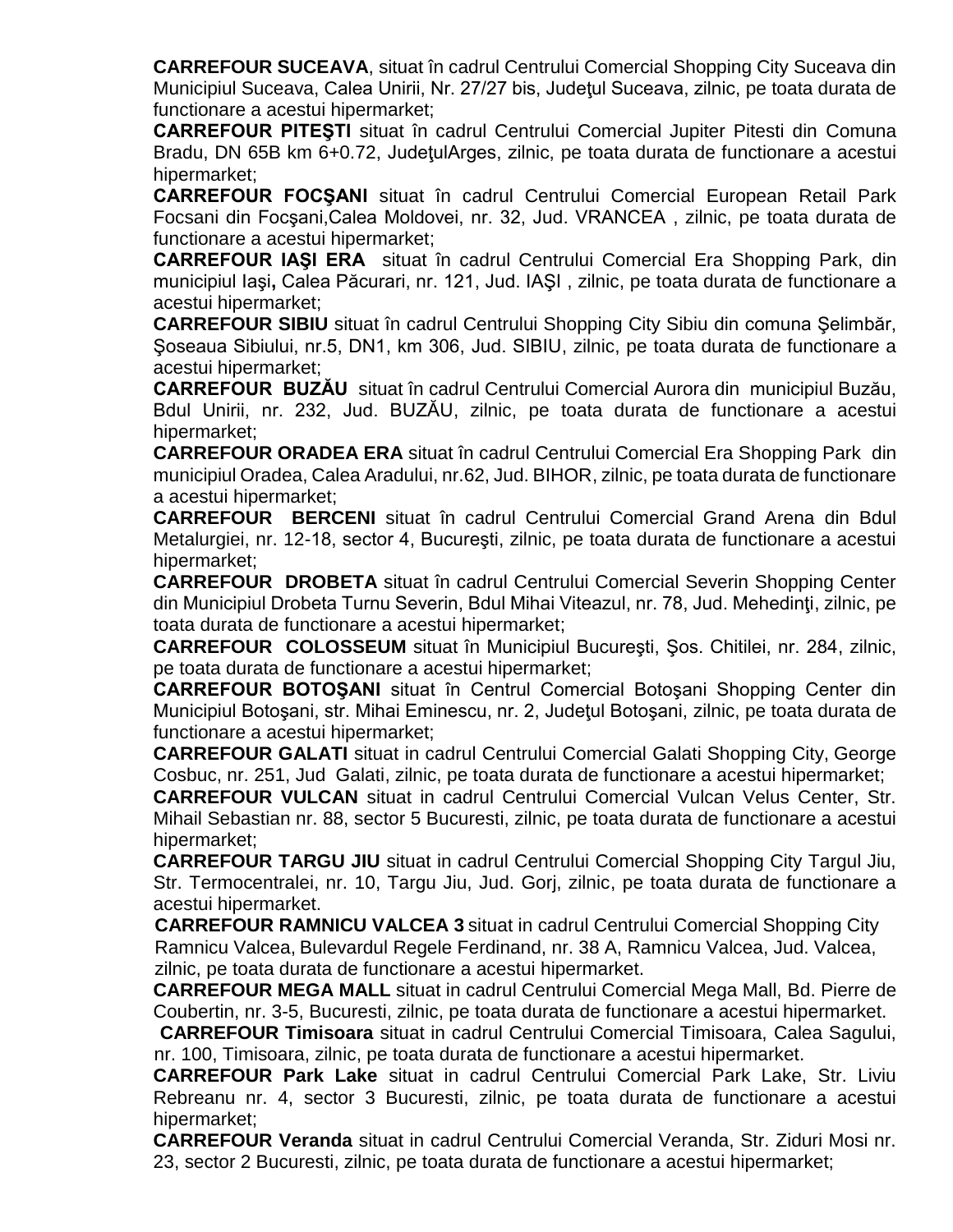**CARREFOUR Piatra Neamt** situat in cadrul Centrului Comercial Piatra Neamt Shopping City, Bd-ul Decebal, nr. 79, Piatra Neamt, Jud. Neamt, zilnic, pe toata durata de functionare a acestui hipermarket

**CARREFOUR Satu Mare** situat in cadrul Centrului Comercial Satu Mare Shopping City, Strada Careiului nr. 17, Satu Mare, Jud. Satu Mare, zilnic, pe toata durata de functionare a acestui hipermarket

**CARREFOUR Baia Mare** situat in cadrul Centrului Comercial Baia Mare Value Center, Bulevardul Bucuresti, nr. 53, Baia Mare, Jud. Maramures, zilnic, pe toata durata de functionare a acestui hipermarket.

**CARREFOUR Zalau** situat in cadrul centrului Comercial Zalau Value Center, Bd. Mihai Viteazul, nr 58 B, Zalau, jud Salaj, pe toata durata de functionare a acestui hipermarket.

**Carrefour TARGU MURES** situat in cadrul Centrului Comercial Shopping City Targu Mures, Bd. 1 Decembrie 1918 nr.242, Targu Mures, jud. Mures, zilnic, pe toata durata de functionare a acestui hipermarket.

**Carrefour TARGOVISTE** situat in cadrul Centrului Comercial Targoviste Value Center, Bulevardul Regele Ferdinand nr.6, Targoviste, jud. Dambovita, zilnic, pe toata durata de functionare a acestui hipermarket.

**Carrefour BARLAD** situat in cadrul Centrului Comercial Barlad Value Center, Bulevardul Republicii nr.320, Barlad, jud. Vaslui, zilnic, pe toata durata de functionare a acestui hipermarket.

**Carrefour PLOIESTI DEMOCRATIEI** situat in cadrul Centrului Comercial Prahova Value Center, Strada Piata 1 Decembrie 1918 nr.1, Ploiesti, jud. Prahova, zilnic, pe toata durata de functionare a acestui hipermarket.

**CARREFOUR ONLINE: [www.carrefour.ro](http://www.carrefour.ro/)**

## **\* SORTIMENTUL POATE FI DIFERIT IN FUNCTIE DE MAGAZIN.**

## **Art. 4. MODALITATE DE PARTICIPARE**

**(1)Toţi clienţii Magazinelor Participante indicate la art.3 de mai sus care cumpara cel putin**  un articol din gama de TV-uri, telefoane, smartwatch-uri sau boxe in perioada **19.05 - 25.05.2022, achizitionare individualizata ca atare pe un singur bon fiscal, primesc 1 (unu) cupon de cumpărături avand o valoarea de pana la 500 lei, in functie de articolul achizitionat.**

**(2) Cupoanele de cumpărături vor putea fi folosite doar în perioada 26.05 - 26.06.2022 în oricare dintre Magazinele Participante menţionate mai sus (indiferent de Magazinul Participant din care a fost obtinut cuponul de cumparaturi).** 

**Cupoanele de cumpărături vor putea fi folosite pentru achizitia de produse din toate raioanele, cu exceptia celor de bauturi alcoolice si tutun., achizitie ce se va putea realiza in oricare dintre Magazinele Participante indicate mai sus.** 

**(3) Clientul va primi cuponul de cumparaturi direct la casa de marcat unde achita produsul,acesta generandu-se automat, dupa emiterea bonului fiscal, iar pentru achizitia de pe www.carrefour.ro cuponul va fi alocat in contul de cumparaturi dupa ce produsul ajunge la adresa de livrare.**

**(4) Indiferent de valoarea unui bon fiscal, în baza acestuia nu pot fi acordate mai multe cupoane de cumpărături, ci un singur cupon.** 

**(6) Clientul nu are dreptul să solicite contravaloarea în bani a cuponului de cumparaturi (nici total, nici partial).**